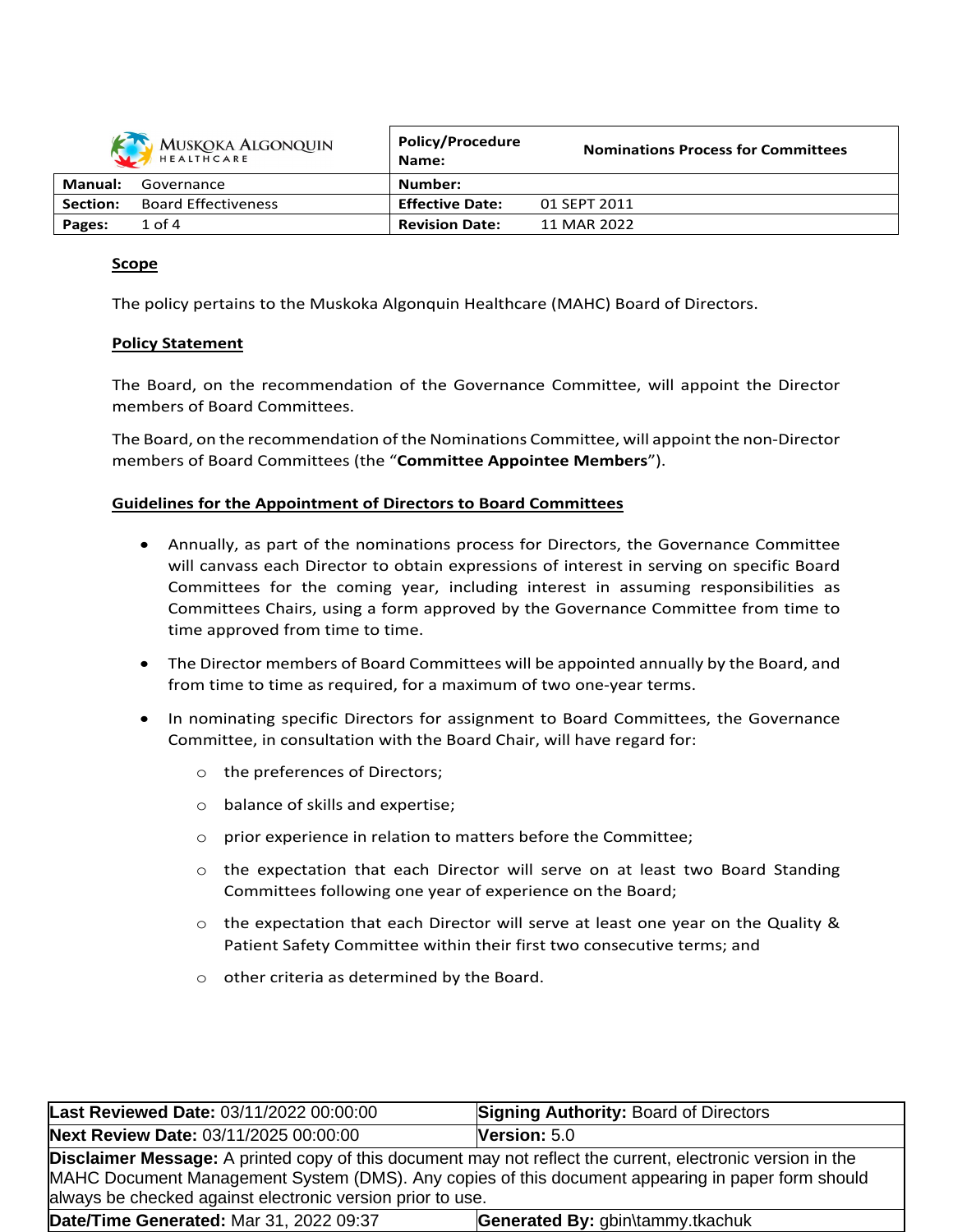

| MUSKOKA ALGONQUIN<br>HEALTHCARE |                            | <b>POIICY/Procedure</b><br>Name: | <b>Nominations Process for Committees</b> |
|---------------------------------|----------------------------|----------------------------------|-------------------------------------------|
| Manual:                         | Governance                 | Number:                          |                                           |
| Section:                        | <b>Board Effectiveness</b> | <b>Effective Date:</b>           | 01 SEPT 2011                              |
| Pages:                          | $2$ of 4                   | <b>Revision Date:</b>            | 11 MAR 2022                               |

**Policy/Procedure**

- The Governance Committee may consult with the current Committee Chairs to determine their views on Directors and any gaps in skills or expertise on their respective Committee when formulating their final recommendation to the Board.
- The Board, on the recommendation of the Governance Committee, will appoint the Chair of each Board Committee, who will also be a Director. The Chair of each Board Committee will be appointed annually by the Board for a maximum of four one year terms.
- In nominating specific Directors for the position of Board Committee Chair, the Governance Committee, in consultation with the Board Chair, will have regard for:
	- o the position description for Board Committee Chair;
	- o balance of skills and expertise;
	- o the preference of Directors;
	- o prior experience in relation to matters before the Committee;
	- o leadership potential and Board succession planning;
	- o Director, Committee Chair, and Committee evaluations; and
	- o other criteria as determined by the Board.
- Where there are multiple candidates for the position, the Governance Committee will evaluate the short listed candidates against the criteria outlined above. The Governance Committee will ensure that minutes are kept with respect to deliberations on potential candidates, including the rankings and perceived strengths and weaknesses of each candidate. Confidential notes will be maintained by the Board Liaison containing sufficient detail to permit an independent observer to understand the methodology applied by the Governance Committee, including the weight of various factors, in coming to its recommendation.
- The Governance Committee may consult other Directors to determine their views on the candidates in formulating their final recommendation to the Board. The Governance Committee will consult with the Nominations Committee to determine if any incumbent Directors are not being recommended to stand for re-election.
- To avoid the perception of bias and in accordance with the Conflict of Interest Policy (insert reference), members of the Governance Committee who are also seeking appointment as a Board Committee Chair will be excluded from Governance Committee deliberations in relation to the position.

| Last Reviewed Date: 03/11/2022 00:00:00                                                                                                                                                                                                                                              | <b>Signing Authority: Board of Directors</b> |  |
|--------------------------------------------------------------------------------------------------------------------------------------------------------------------------------------------------------------------------------------------------------------------------------------|----------------------------------------------|--|
| Next Review Date: 03/11/2025 00:00:00                                                                                                                                                                                                                                                | <b>Version:</b> $5.0$                        |  |
| <b>Disclaimer Message:</b> A printed copy of this document may not reflect the current, electronic version in the<br>MAHC Document Management System (DMS). Any copies of this document appearing in paper form should<br>always be checked against electronic version prior to use. |                                              |  |
| Date/Time Generated: Mar 31, 2022 09:37                                                                                                                                                                                                                                              | Generated By: gbin\tammy.tkachuk             |  |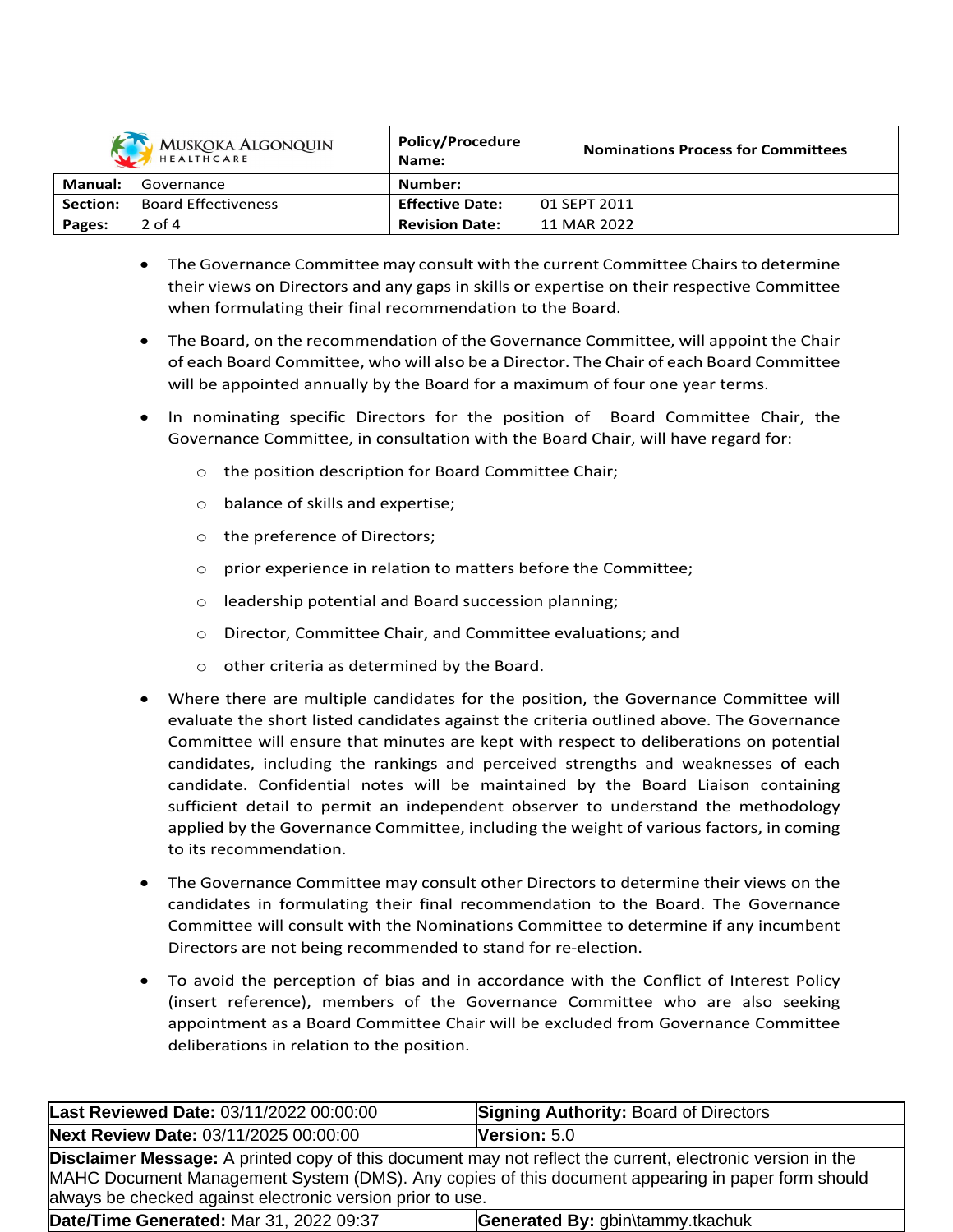| <b>MUSKOKA ALGONQUIN</b><br>HEALTHCARE |                            | <b>Policy/Procedure</b><br>Name: | <b>Nominations Process for Committees</b> |
|----------------------------------------|----------------------------|----------------------------------|-------------------------------------------|
| Manual:                                | Governance                 | Number:                          |                                           |
| Section:                               | <b>Board Effectiveness</b> | <b>Effective Date:</b>           | 01 SEPT 2011                              |
| Pages:                                 | $3$ of 4                   | <b>Revision Date:</b>            | 11 MAR 2022                               |

 To the extent practical, the Governance Committee deliberations will be completed by May 30 of each year. The Governance Committee will recommend to the Board the required number of candidates for appointment as Director members and Chairs of Board Committees.

## **Guidelines for the Appointment of Committee Appointee Members to Board Committees**

- The Committee Appointee Members of Board Committees will be appointed annually by the Board for a renewable one-year term.
- Annually, the Nominations Committee, in consultation with the Board Chair and/or the Chair of each Board Committee:
	- $\circ$  identifies the specific skills and expertise required by the Board Committees;
	- $\circ$  invites formal applications by interested individuals on a standard form which will be submitted to the Secretary and forwarded to the Chair of the Nominations Committee for review;
	- $\circ$  advertises the opportunity for Committee Appointee Member appointments through print and other accessible media with a reach throughout the Corporation's Catchment Area as well as the Corporation's website;
	- $\circ$  All advertisements will offer accommodations throughout the recruitment process for individuals who have accessibility needs in order to participate including, as an example, physical, verbal, visual, and auditory accommodations. Advertisements will include information on how to request any accommodations that may be needed;
	- $\circ$  identifies a short-list of candidates for interview by the Nominations Committee, and evaluates the candidates against the criteria established by the Nominations Committee. The applicable Committee Chair may be invited to participate in any interviews by the Nominations Committee. The Nominations Committee will ensure that minutes are kept with respect to deliberations on potential candidates, including the rankings and perceived strengths and weaknesses of each candidate. Confidential notes will be maintained by the Board Liaison containing sufficient detail to permit an independent observer to understand the methodology applied by the Nominations Committee, including the weight of various factors in coming to its recommendation;

| Last Reviewed Date: 03/11/2022 00:00:00                                                                                                                                                                                                                                              | <b>Signing Authority: Board of Directors</b> |  |  |
|--------------------------------------------------------------------------------------------------------------------------------------------------------------------------------------------------------------------------------------------------------------------------------------|----------------------------------------------|--|--|
| Next Review Date: 03/11/2025 00:00:00                                                                                                                                                                                                                                                | Version: $5.0$                               |  |  |
| <b>Disclaimer Message:</b> A printed copy of this document may not reflect the current, electronic version in the<br>MAHC Document Management System (DMS). Any copies of this document appearing in paper form should<br>always be checked against electronic version prior to use. |                                              |  |  |
| Date/Time Generated: Mar 31, 2022 09:37                                                                                                                                                                                                                                              | Generated By: gbin\tammy.tkachuk             |  |  |